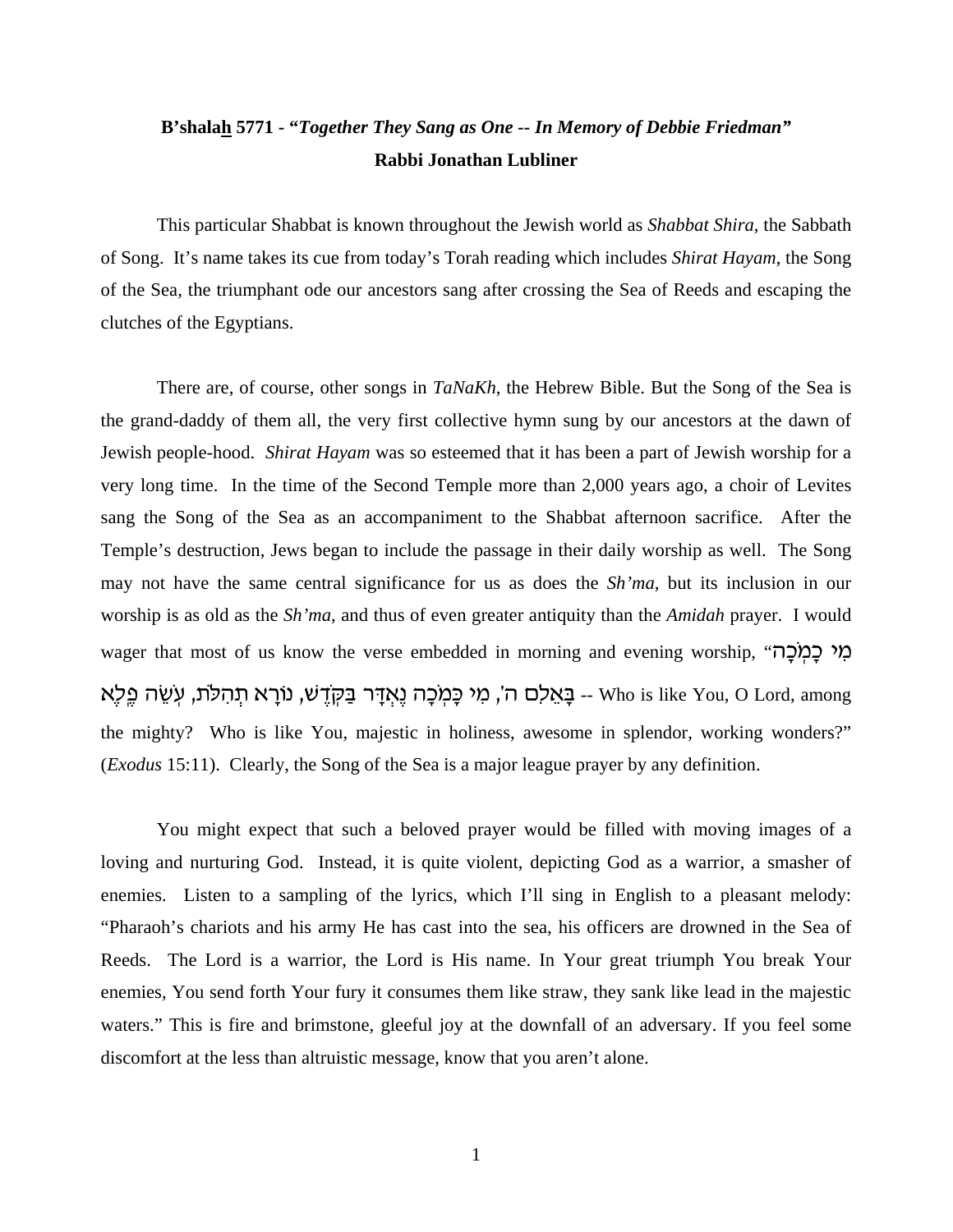Please don't get me wrong . . . I'm not imposing 21st-century moral sensibilities on our ancestors; they had plenty of reason to rejoice at the defeat of their tormentors. The rabbis teach that as the Egyptians drowned, God silenced the angels on high who wanted to offer songs of tribute; the Eternal didn't want the heavenly hosts to rejoice at the death of human beings . . . but tellingly, the Almighty did not seek to stop the Israelites from singing -- having suffered at the hands of the Egyptians, it was only natural for them to rejoice at the demise of their oppressors. Even the way the song appears in the Torah scroll reminds us of this -- the words are written in staggered fashion to resemble bricks stacked upon one another -- as a visual cue of the cruel and harsh slavery our ancestors endured.

But is there a place for this song in *our* lives? Maybe our ancestors were justified in singing it, but are we, living as we do in an era of enormous religious violence? I believe the answer is "yes," but to explain, I'll need to switch gears.

This past week we lost one of the treasures of contemporary Jewish music as composer and singer Debbie Friedman passed away at the untimely age of 59. In the nearly four decades of her career she recorded 20 albums, whose music ranged from new settings for traditional liturgical pieces to myriad compositions of her own.

The truth is some of Debbie Friedman's songs are, well, a little simplistic; Yet she undeniably touched the hearts of countless Jews. So what was it that made Debbie Friedman so special? As one young Reform *Hazzan* put it, "Her music was a total game changer in terms of bringing out an accessible, openly vulnerable music that just allowed people to unleash their prayers in a way that they hadn't been able to do before." In other words, her music was so precious and vital because *it made us sing*.

In far too many places Jewish worship has traditionally been a spectator sport. Some of it has been due to insufficient knowledge of the liturgy or Hebrew, but frankly, passivity has also been promoted from the *bimah*. The prayer book and the sermon served as librettos for clergy rather than as script for congregant; worshippers were meant to be seen, but not necessarily heard. Without a doubt, the 20th century produced some of the greatest rabbinic orators and cantorial virtuosi . . . but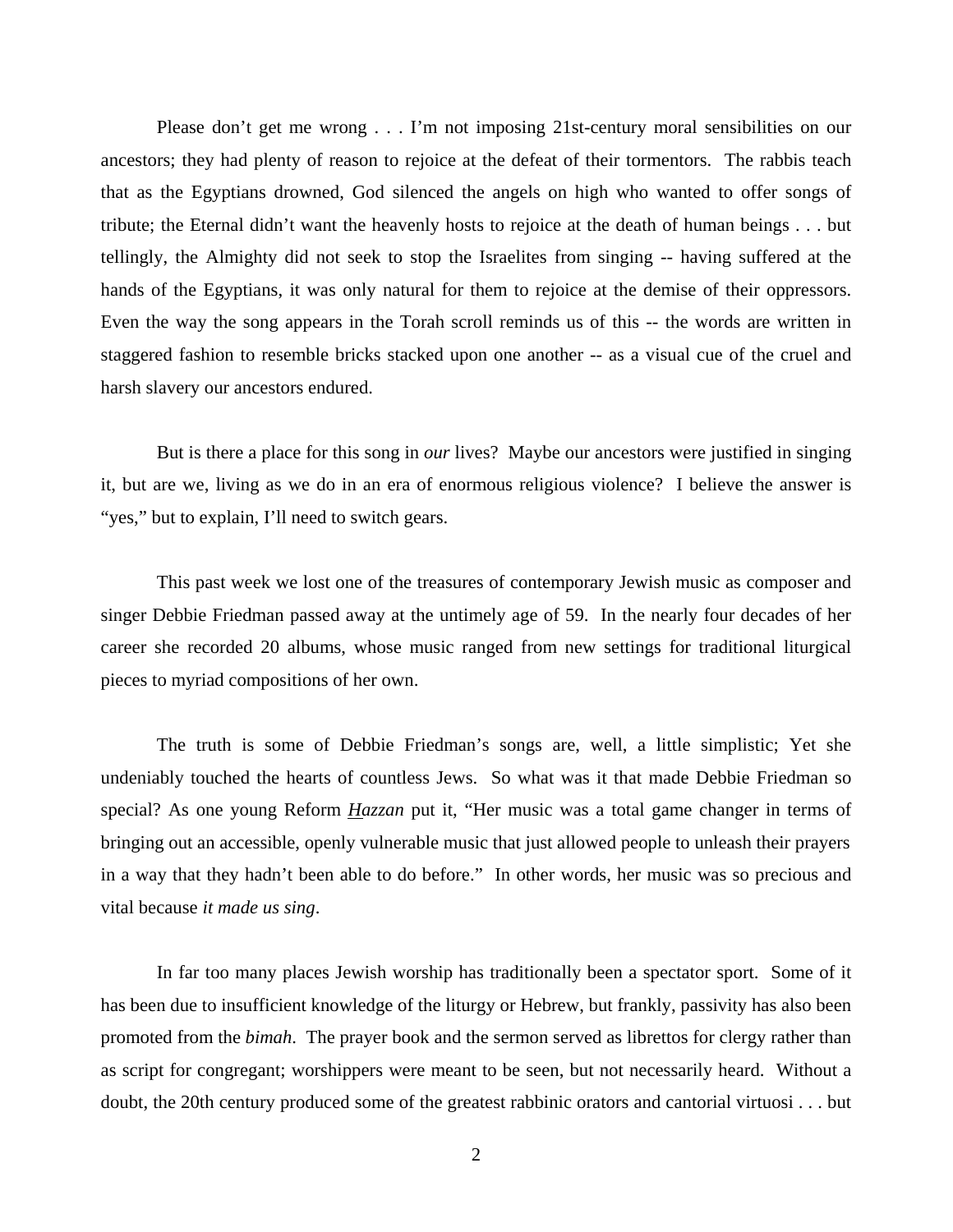it also shaped several generations of Jews unprepared for and uncomfortable with active participation from the pew. When *Koltrain* plays look around -- everyone loves the music . . . but how many people are singing, dancing, clapping or even just humming, and how many are just sitting? We love the tunes, but for those who don't participate actively in the experience, is there any difference between a Koltrain service and the same music played at a performance in the auditorium?

The irony, friends, is that we think of Friedman as a contemporary Jewish musician, when, in fact, she exemplifies the most traditional model of all, the model of *Shirat Hayam*, the Song of the Sea. At the moment of redemption all Israel sang together, a swelling chorus of connection that rang from the throat of every Jew, on-key or off, young and old, from Moses to the most humble Israelite. For the first, last and and only time in our history as a people, every single person joined in. Nowhere else in the Torah, nowhere else in the entire Bible, and never again have all our people sang as one. How could we dare *not* include in our worship the one song that all our ancestors sang in unison?

Debbie Friedman knew this in her bones, she knew it in her compositions, and she made us know it, too. Caught up in the exultation of their own redemption, the Israelites could no more help singing than they could help breathing. Here are Friedman's own lyrics describing the event: "And Miriam the prophet took her timbrel in her hand, and all the women followed her just as she had planned, and Miriam raised her voice in song -- she sang with praise and might -- We've lived through a miracle, we're going to dance tonight!" You see, when Debbie Friedman got people out in the aisles dancing and singing at a service, she wasn't providing people with a good show; she was connecting them to our ancestors, causing them to re-enact in miniature what happened on the shore of a windswept sea thousands of years ago.

Yet in all of this there's a deep irony. For in celebrating the one song that an entire generation sang together, we are clueless to the melody they used. There are no recordings from thousands of years ago, no musical scores to rely on. We have the lyrics, yes, the words we have, but not the music.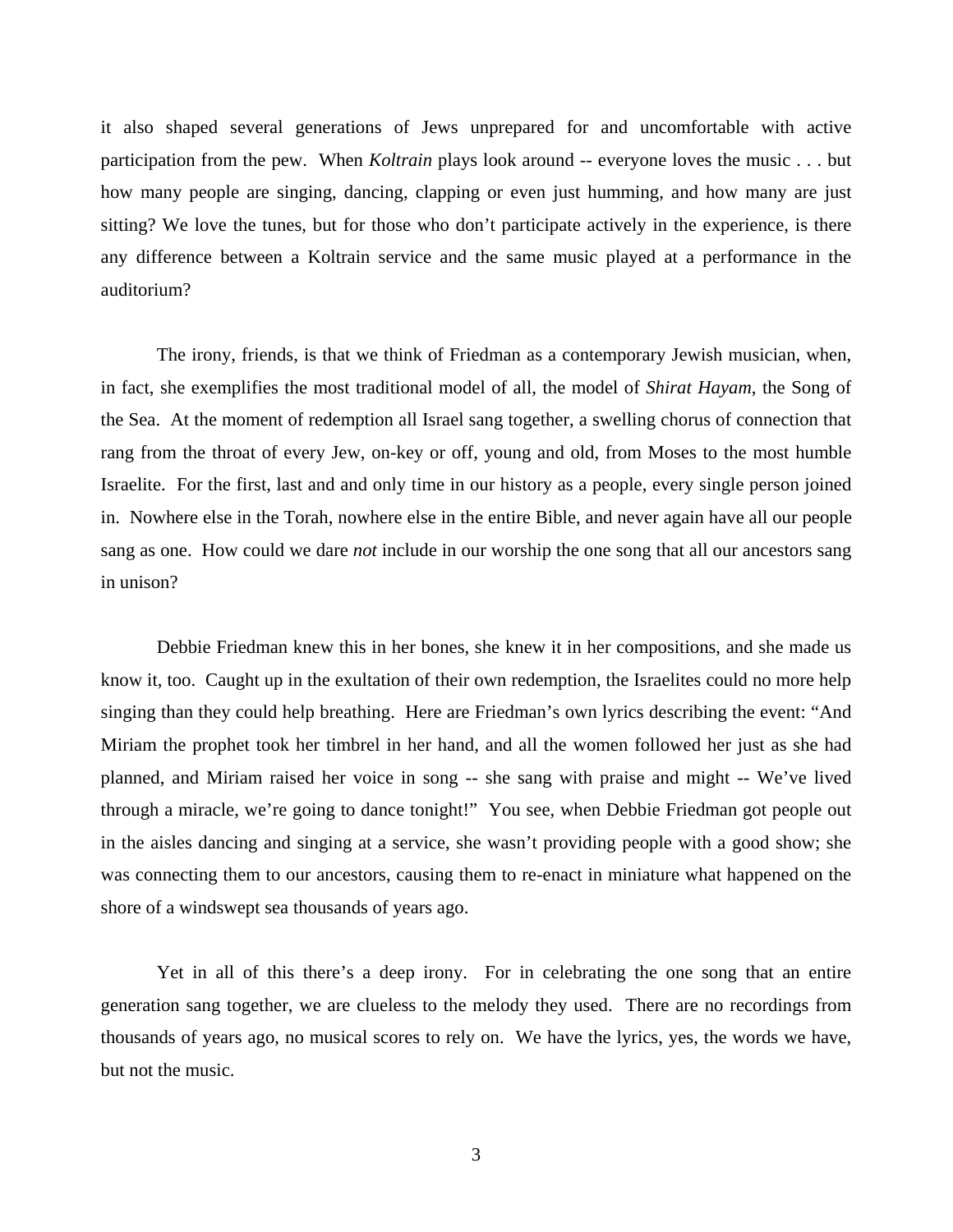But that's how it's supposed to be. Consider the words of the daily morning liturgy, recited just before the *Amidah*: כֹּוֹעֵה וּבְנֵי יִשְׂרָאֵל לִךְ עָנוּ שִׁירָה בְּשָׂמִחָה רַבָּה, וְאָמְרוּ כָלַם Moses and the people Israel joyfully sang this song to You, and they all said . . ." "Said?" Shouldn't the line read "sung"? The *siddur* is trying to remind us that we can no longer hear their music. The tradition of the words, yes, that we carry with us . . . in the same way that in this morning's Torah portion the Israelites carried the bones of Joseph with them when they left Egypt. We carry the past with us: the words, the liturgy, the traditions. It is that which connects us to our past; it is our anchor, our birthright, our legacy to the future. But the people did not only carry Joseph's bones with them, for the Israelite women of that time and place also brought timbrels to accompany their joyous singing, and in so doing, they made God's promise to Israel and Israel's promise to Joseph come alive.

Until we sing or hum, until we overcome the sense that the music is intended for someone else -- that it belongs to the Cantor, to the Choir, to the person who sings on-key, to the individual in front or behind us -- we can only carry Joseph's bones in silence. When the prayer book tells us that Moses and Israel sang a *shira hadasha,* it is not speaking to the past alone, it is talking to us - to transform the spoken words of tradition into a love song for God by setting them to the music of our hearts and souls, our longing and pain, our joy and wonder.

Folks, there is no such thing as vicarious prayer; to experience meaning requires that we make ourselves vulnerable. We mistake having an open *siddur* with having an open heart, and they are far from synonymous. This past week at a rabbinic retreat in Maryland, I felt God's presence as our ancestors experienced miraculous redemption at the Sea, when, with 60 other rabbis, each and everyone of us sang *Shirat Hayam*, the Song of the Sea. Some of us had beautiful voices, some of us sang like broken fog-horns, but there was a collective power to the sound of every person joining in. Listening to those swelling voice sing what was undeniably a melody different from anything our ancestors might have possibly sang, our *shira hadasha*, our new song merged with the music of generations past and future. In a minute, Hazzan Holzer will lead us in Debbie Friedman's composition, *Miriam's Song* -- yes, the melody and the copyright belongs to the songwriter's estate, but the music in the deepest sense can belong to all of us, past, present and future. So, as always, you have a choice. Listen in silence to the song of others and enjoy a catchy tune, or be a part of